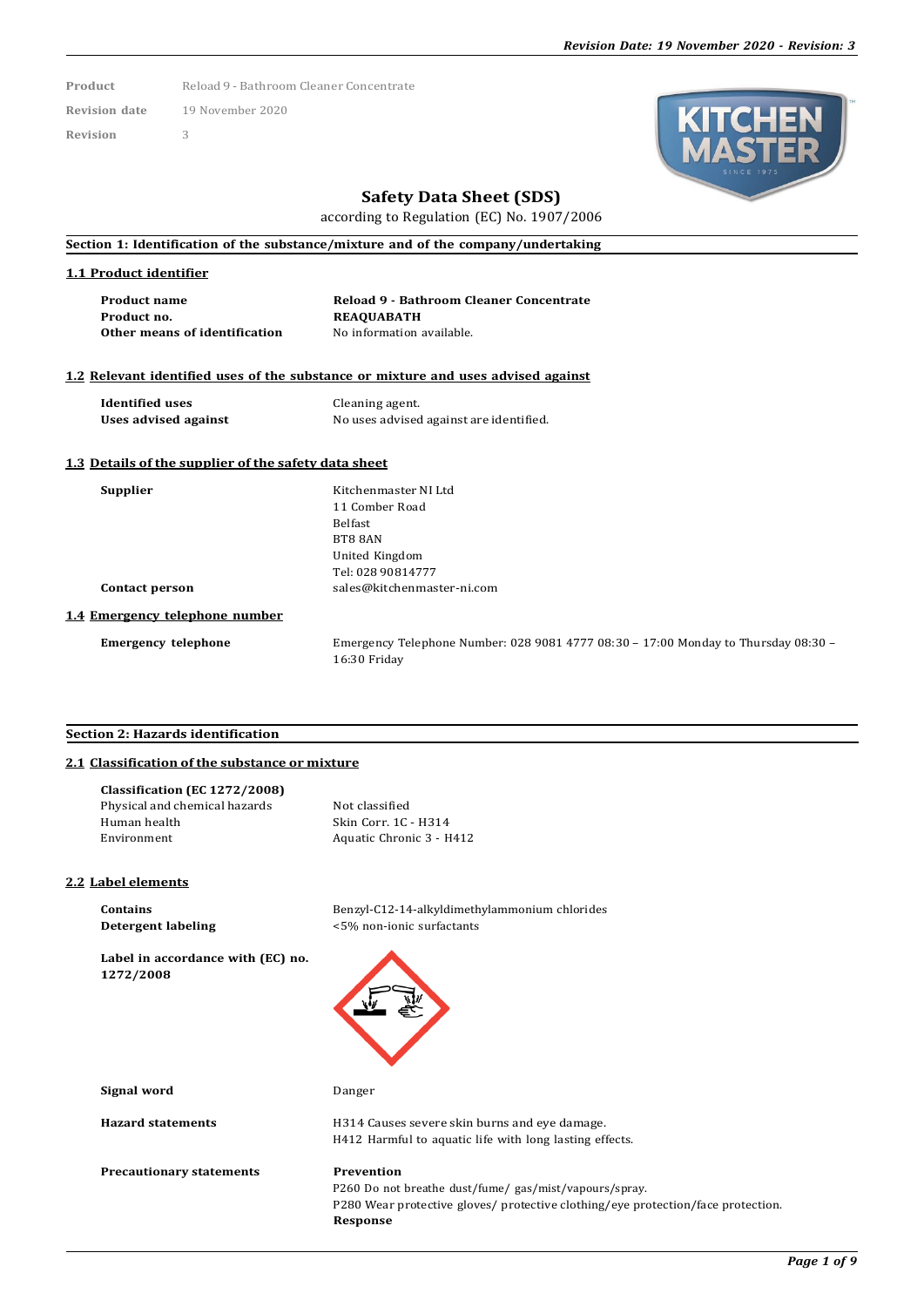P301 + P330 + P331 IF SWALLOWED: Rinse mouth. Do NOT induce vomiting. P303 + P361 + P353 IF ON SKIN (or hair): Remove/Take off immediately all contaminated clothing. Rinse skin with water/ shower. P305 + P351 + P338 IF IN EYES: Rinse cautiously with water for several minutes. Remove contact lenses, if present and easy to do. Continue rinsing. P310 Immediately call a POISON CENTER or doctor/physician.

#### **2.3 Other hazards**

None known.

## **Section 3: Composition/identification of ingredients**

### **3.1 Substance**

Not applicable.

## **3.2 Mixtures**

| <b>Name</b>                                                        | <b>Product identifier</b>                                                               | Regulation (EC) No 1272/2008                                                                                     | $\frac{0}{0}$ |
|--------------------------------------------------------------------|-----------------------------------------------------------------------------------------|------------------------------------------------------------------------------------------------------------------|---------------|
| citric acid                                                        | CAS-No.: 77-92-9<br>EC No.: 201-069-1<br><b>REACH Reg No.:</b><br>01-2119457026-42-0006 | Eye Irrit.2A - H319                                                                                              | $1 - 5%$      |
| <b>CENTRADET N237/9</b>                                            | CAS-No.: 160901-19-9<br>EC No.: 931-954-4                                               | Acute Tox 4 - H302, Eye Dam. 1 - H318, Aquatic Chronic 3 - H412                                                  | $1 - 5\%$     |
| propan-2-ol                                                        | CAS-No.: 67-63-0<br>EC No.: 200-661-7<br><b>REACH Reg No.:</b><br>01-2119457558-25-XXXX | Eye Irrit.2A - H319, Flam. Liq 2- H225, STOT SE 3 - H336                                                         | $1 - 5%$      |
| Benzyl-C12-14-alkyldimethylammonium EC No.: 939-350-2<br>chlorides | CAS-No.: 85409-22-9<br><b>REACH Reg No.:</b><br>01-2119970550-39-0000                   | Aquatic Acute 1 - H400, Aquatic Chronic 1 - H410, Acute Tox 4 -<br>H302, Skin Corr. 1B - H314, Eye Dam. 1 - H318 | $1 - 5%$      |
| diphenyl ether                                                     | $CAS-No$ : 101-84-8<br>EC No.: 202-981-2                                                | Eye Irrit.2A - H319, Aquatic Chronic 2 - H411                                                                    | $< 0.1\%$     |
| citral                                                             | CAS-No.: 5392-40-5<br>EC No.: 226-394-6                                                 | Skin Irrit.2 - H315, Eye Irrit.2A - H319, Skin. Sens 1 B- H317                                                   | $< 0.1\%$     |
| benzyl acetate                                                     | $CAS-No$ : 140-11-4<br>EC No.: 205-399-7                                                | Aquatic Chronic 3 - H412                                                                                         | $< 0.1\%$     |
| toluene                                                            | CAS-No.: 108-88-3<br>EC No.: 203-625-9                                                  | Flam. Liq 2- H225, Asp. Tox - H304, Skin Irrit.2 - H315, STOT SE 3<br>- H336, Repr. 2 - H361d, STOT RE 2 - H373  | $< 0.1\%$     |

The full text for all hazard statements are displayed in section 16.

**Composition comments** The data shown are in accordance with the latest EC Directives.

## **Section 4: First aid measures**

## **4.1 Description of first aid measures**

| <b>General information</b> | Provide general first aid, rest, warmth and fresh air. As a general rule, in case of doubt or if<br>symptoms persist, always call a doctor. Seek medical attention for all burns and eye injuries,<br>regardless how minor they may seem. First aid personnel must be aware of own risk during<br>rescue. |
|----------------------------|-----------------------------------------------------------------------------------------------------------------------------------------------------------------------------------------------------------------------------------------------------------------------------------------------------------|
| <b>Inhalation</b>          | Remove person to fresh air and keep comfortable for breathing. If not breathing, give<br>artificial respiration. If breathing is difficult, give oxygen. Seek medical attention.                                                                                                                          |
| Ingestion                  | If this product is ingested, remove victim immediately from source of exposure. Rinse mouth<br>thoroughly. Do not induce vomiting. Provide fresh air, warmth and rest. Get medical<br>attention. Never give anything by mouth to an unconscious person.                                                   |
| Skin contact               | Remove victim immediately from source of exposure. Remove contaminated clothing, shoes<br>and jewelry and wash before reuse. Wash the skin immediately with water. Obtain medical<br>attention if irritation persists or if blistering occurs.                                                            |
| Eve contact                | Do not rub eye. If this product contacts the eyes, gently flush eyes with water for at least<br>fifteen (15) minutes, lifting the upper and lower evelids occasionally. Remove contact lenses<br>if present and easy to do so. Avoid contaminating unaffected eye. Seek medical attention.                |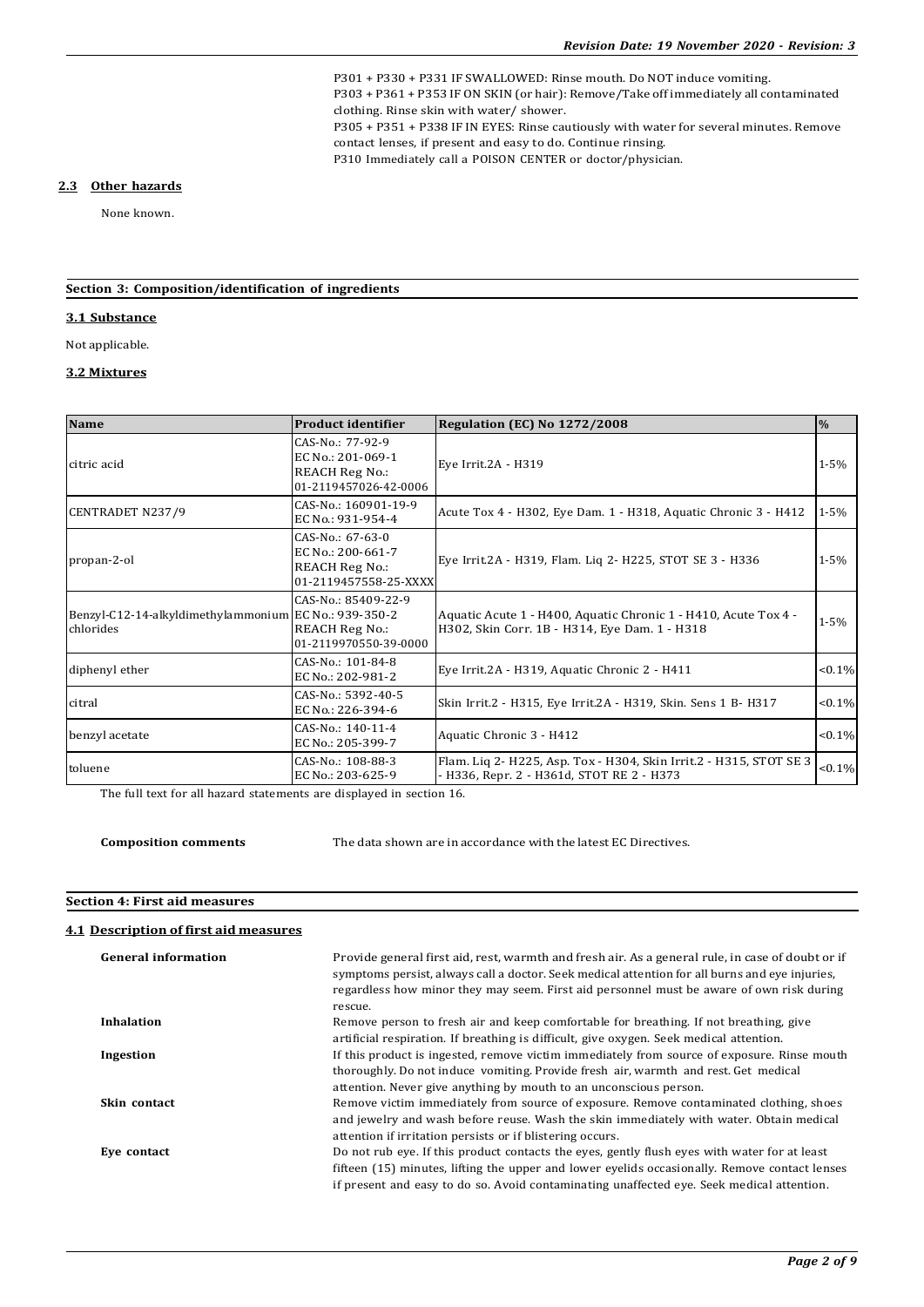## **4.2 Most important symptoms and effects, both acute and delayed**

| <b>General information</b> | The severity of the symptoms described will vary dependent on the concentration and the<br>length of exposure. |
|----------------------------|----------------------------------------------------------------------------------------------------------------|
| Inhalation                 | Inhalation of mist or vapor may cause respiratory tract irritation.                                            |
| Ingestion                  | Swallowing may result in irritation or burns of the mouth and throat.                                          |
| Skin contact               | Corrosive! Can cause redness, pain, and severe skin burns.                                                     |
| Eve contact                | Causes severe eye damage.                                                                                      |

## **4.3 Indication of any immediate medical attention and special treatment needed**

**Notes to the physician** Treat symptomatically.

# **Section 5: Fire-fighting measures**

#### **5.1 Extinguishing media**

| Extinguishing media            | Use fire-extinguishing media appropriate for surrounding materials. Use water spray,<br>alcohol-resistant foam, dry chemical or carbon dioxide. |
|--------------------------------|-------------------------------------------------------------------------------------------------------------------------------------------------|
| Unsuitable extinguishing media | High volume water jet.                                                                                                                          |

## **5.2 Special hazards arising from the substance or mixture**

| <b>Hazardous combustion products</b><br>Unusual fire & explosion hazards<br>Specific hazards | During fire, toxic gases (CO, CO2) are formed.<br>Containers may burst if overheated.<br>In the event of damage to packaging, floors may become slippery, avoid falls. Water used for<br>fire extinguishing, which has been in contact with the product, may be corrosive.                                                                                                                                     |
|----------------------------------------------------------------------------------------------|----------------------------------------------------------------------------------------------------------------------------------------------------------------------------------------------------------------------------------------------------------------------------------------------------------------------------------------------------------------------------------------------------------------|
| 5.3 Advice for firefighters                                                                  |                                                                                                                                                                                                                                                                                                                                                                                                                |
| Special fire fighting procedures                                                             | If possible, fight fire from protected position. Avoid breathing fire vapours. Ventilate closed<br>spaces before entering them. Containers close to fire should be removed immediately or<br>cooled with water if safe to do so. Do not release runoff from fire to drains or watercourses.                                                                                                                    |
|                                                                                              | <b>Protective equipment for firefighters</b> Fire-fighters should wear appropriate protective equipment and self-contained breathing<br>apparatus (SCBA) with a full face-piece operated in positive pressure mode. Clothing for fire-<br>fighters (including helmets, protective boots and gloves) conforming to European standard<br>EN 469 will provide a basic level of protection for chemical incidents. |

## **Section 6: Accidental release measures**

## **6.1 Personal precautions, protective equipment and emergency procedures**

| For non-emergency personnel<br>For emergency responders  | Wear protective clothing as described in Section 8 of this safety data sheet. Provide<br>adequate ventilation. Eliminate all sources of ignition. Avoid inhalation of vapours and<br>contact with skin and eyes. In case of inadequate ventilation, use respiratory protection. Do<br>not touch or walk through spilled material. If necessary evacuate surrounding areas.<br>Follow safe handling advice and personal protective equipment recommendations for normal      |
|----------------------------------------------------------|-----------------------------------------------------------------------------------------------------------------------------------------------------------------------------------------------------------------------------------------------------------------------------------------------------------------------------------------------------------------------------------------------------------------------------------------------------------------------------|
|                                                          | use of product.                                                                                                                                                                                                                                                                                                                                                                                                                                                             |
| <b>6.2 Environmental precautions</b>                     |                                                                                                                                                                                                                                                                                                                                                                                                                                                                             |
| <b>Environmental precautions</b>                         | Do not discharge onto the ground or into water courses.                                                                                                                                                                                                                                                                                                                                                                                                                     |
| 6.3 Methods and material for containment and cleaning up |                                                                                                                                                                                                                                                                                                                                                                                                                                                                             |
| Spill clean up methods                                   | Stop leak if possible without risk. DO NOT touch spilled material! When dealing with a<br>spillage, wear necessary protective equipment. Cover drains. Absorb spillage with non-<br>combustible, inert absorbent material. Ensure that waste and contaminated materials are<br>collected and removed from the work area as soon as possible in a suitably labelled<br>container. Wash thoroughly after dealing with a spillage. Floors may become slippery, avoid<br>falls. |
| <b>6.4 Reference to other sections</b>                   |                                                                                                                                                                                                                                                                                                                                                                                                                                                                             |
| Reference to other sections                              | See section 1 for emergency contact. For personal protection, see section 8. For waste                                                                                                                                                                                                                                                                                                                                                                                      |

disposal, see section 13.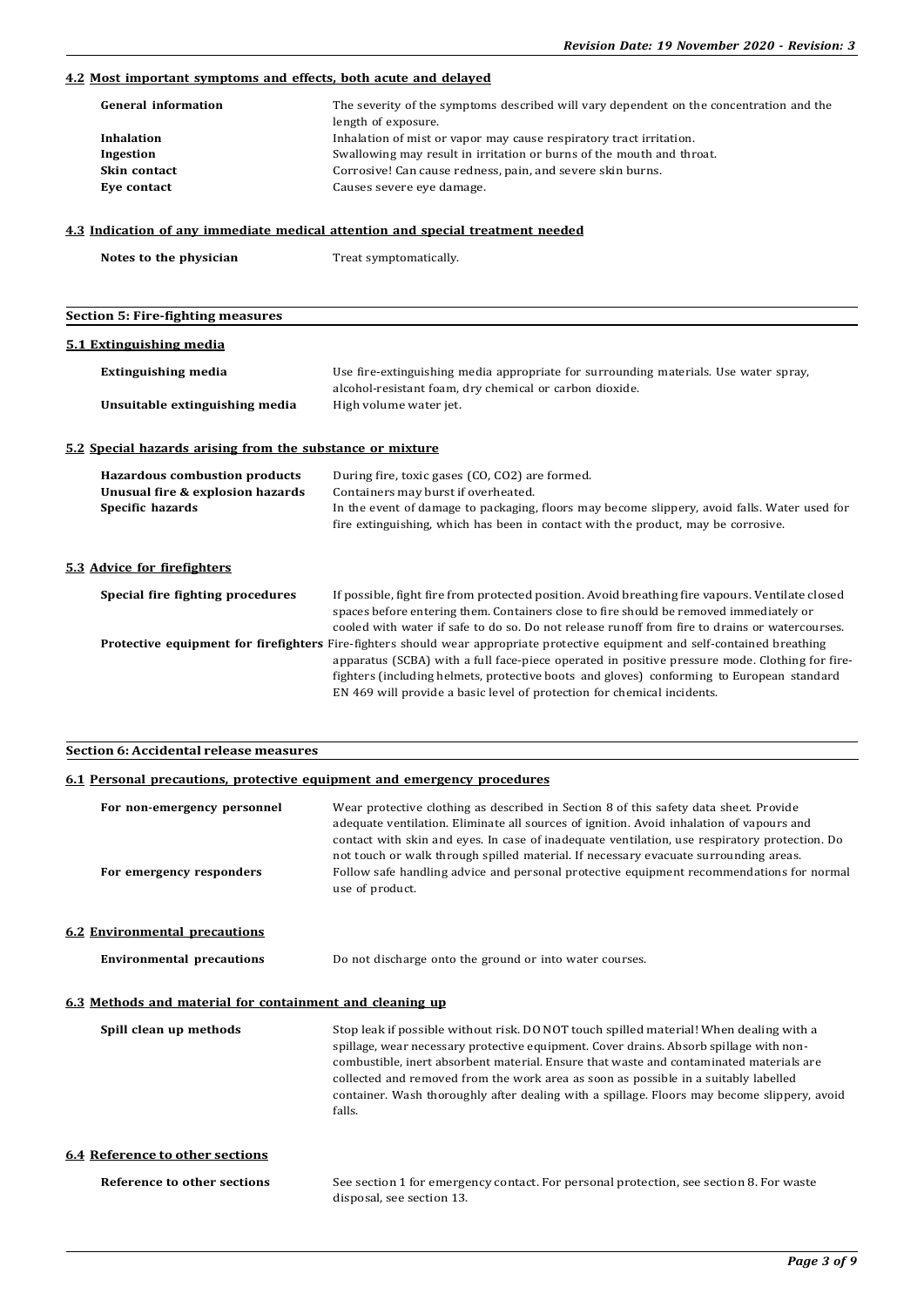## **Section 7: Handling and storage**

### **7.1 Precautions for safe handling**

| <b>Handling</b>                                                  | Read and follow manufacturer's recommendations. Use proper personal protection when<br>handling (refer to Section 8). Do not handle broken packages without protective equipment.<br>Keep away from heat, sparks and open flame. Avoid spilling, skin and eye contact. Do not<br>eat, drink or smoke when using the product. Wash thoroughly after handling. |
|------------------------------------------------------------------|--------------------------------------------------------------------------------------------------------------------------------------------------------------------------------------------------------------------------------------------------------------------------------------------------------------------------------------------------------------|
| 7.2 Conditions for safe storage, including any incompatibilities |                                                                                                                                                                                                                                                                                                                                                              |
| <b>Storage precautions</b>                                       | Keep upright, locked up and out of reach of children. Keep the product in its original<br>container. Store in cool dry areas away from direct sunlight or sources of ignition. Keep<br>away from incompatible materials (see section 10).                                                                                                                    |
| Storage class                                                    | Corrosive storage.                                                                                                                                                                                                                                                                                                                                           |
| <u>7.3 Specific end use(s)</u>                                   |                                                                                                                                                                                                                                                                                                                                                              |
| Specific end use(s)                                              | The identified uses for this product are detailed in Section 1.2.                                                                                                                                                                                                                                                                                            |
| <b>Usage description</b>                                         | Use only according to directions. Replace and tighten cap after use.                                                                                                                                                                                                                                                                                         |

## **Section 8: Exposure controls/Personal protection**

#### **8.1 Control parameters**

| Component      | <b>STD</b> |              | TWA (8 Hrs)           |           | STEL (15mins)          | <b>Notes</b> |
|----------------|------------|--------------|-----------------------|-----------|------------------------|--------------|
| propan-2-ol    | OEL        | $200$ ppm    |                       | $400$ ppm |                        | Sk           |
| propan-2-ol    | WEL        | $400$ ppm    | 999 mg/m <sup>3</sup> | $500$ ppm | 1250 mg/m <sup>3</sup> |              |
| diphenyl ether | OEL        | 1 ppm        | $7 \text{ mg/m}^3$    | 2 ppm     | 14 mg/m <sup>3</sup>   | <b>IOELV</b> |
| diphenyl ether | WEL        | 1 ppm        | $7 \text{ mg/m}^3$    | 2 ppm     | 14 mg/m <sup>3</sup>   |              |
| citral         | OEL        | $5(IFV)$ ppm |                       |           |                        |              |
| benzyl acetate | <b>OEL</b> | $10$ ppm     |                       |           |                        |              |
| toluene        | <b>OEL</b> | $50$ ppm     | 192 mg/m <sup>3</sup> | $100$ ppm | 384 mg/m <sup>3</sup>  | Sk, IOELV    |
| toluene        | WEL        | $50$ ppm     | 191 mg/m <sup>3</sup> | $100$ ppm | 384 mg/m <sup>3</sup>  | Sk           |

good laboratory practices.

**Ingredient comments** WEL - Workplace Exposure Limits - EH40/2005 Workplace exposure limits. Ireland, Occupational Exposure Limits 2020.

## **8.2 Exposure Controls**

**Protective equipment**



**Engineering measures** Provide adequate ventilation, including appropriate local extraction, to ensure that the defined occupational exposure limit is not exceeded.

**Respiratory equipment** Not normally required if good ventilation is maintained. If ventilation is inadequate, suitable respiratory protection must be worn. EN 136/140/145/143/149. The specific respirator selected must be based on contamination levels found in the work place. Where risk assessment shows air-purifying respirators are appropriate a full face respirator conforming to EN143 should be used, and suitable respirator cartridges as a backup to engineering controls. Use respiratory protective components with combined A/B/E/KP filter(s) for organic/inorganic/acid/ammonia and particulates. Consult manufacturer for specific advice. **Hand protection** Where hand contact with the product may occur the use of gloves approved to relevant standards (e.g. Europe: EN374) is recommended. (EU Directive 89/686/EEC). Gloves must be inspected prior to use. Suggested material: Nitrile. Minimum layer thickness: 0.7mm. Breakthrough time: >480 minutes. Consult manufacturer for advice. Selection of the glove material depends on consideration of the penetration times, rates of diffusion and degradation, and concentration specific to the workplace. Use proper glove removal technique (without touching glove's outer surface) to avoid skin contact with this product. Dispose of contaminated gloves after use in accordance with applicable laws and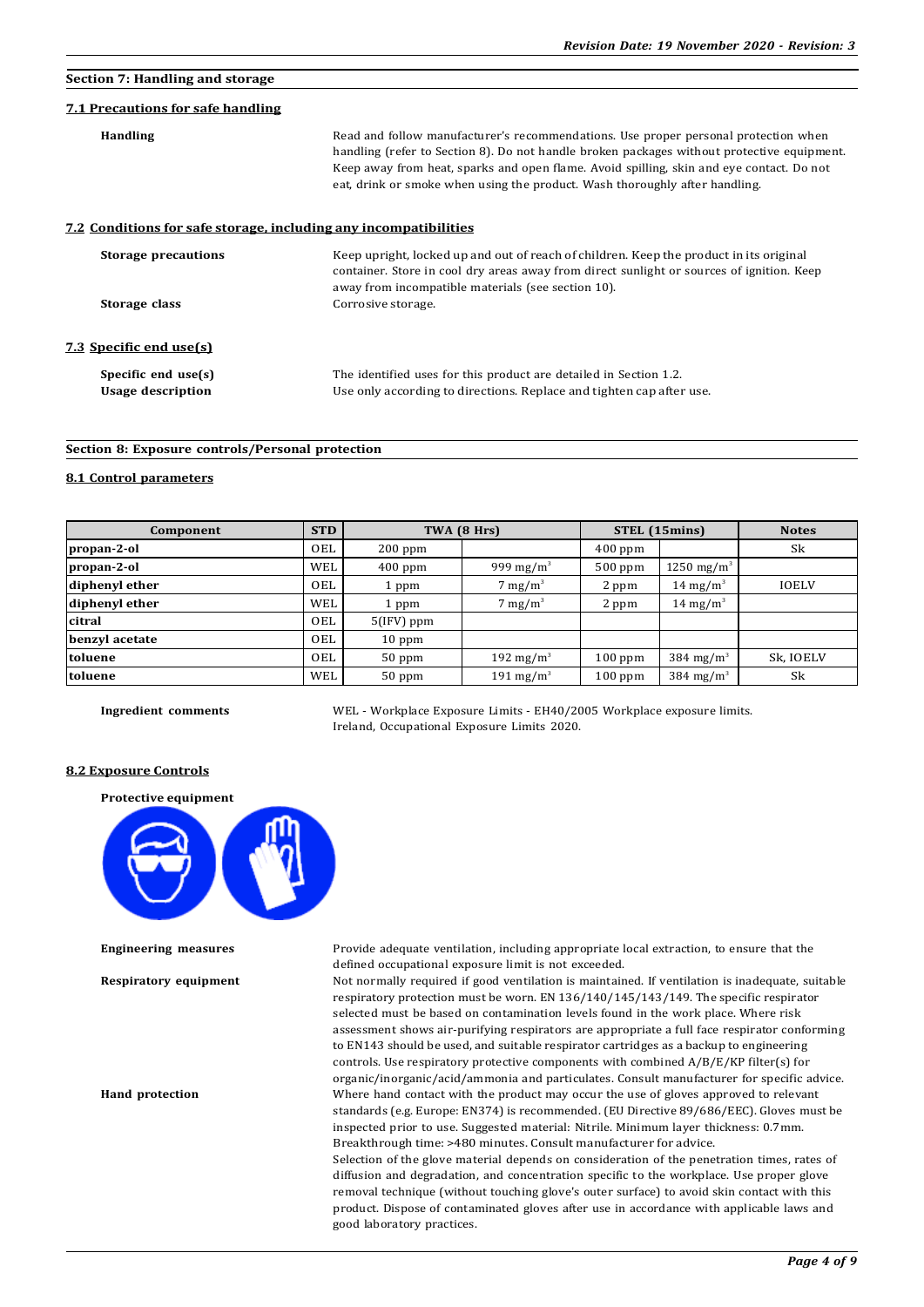| Eve protection            | Wear safety goggles or face shield to prevent any possibility of eye contact. Use equipment<br>for eye protection tested and approved under appropriate government standards such as EN<br>166(EU).                                                                    |
|---------------------------|------------------------------------------------------------------------------------------------------------------------------------------------------------------------------------------------------------------------------------------------------------------------|
| Other protection          | The selected clothing must satisfy the European norm standard EN 943. Personal protective<br>equipment for the body should be selected based on the task being performed and the risks<br>involved and should be approved by a specialist before handing this product. |
| Hygiene measures          | Observe normal hygiene standards. Wash promptly if skin becomes contaminated. When<br>using do not eat, drink or smoke. Wash hands after use.                                                                                                                          |
| <b>Process conditions</b> | Ensure that eye flushing systems and safety showers are located close by in the work place.                                                                                                                                                                            |

# **Section 9: Physical and chemical properties**

# **9.1 Information on basic physical and chemical properties**

| Appearance<br>Colour<br>Odour              | Clear liquid.<br>Dark blue.<br>Characteristic.                        |
|--------------------------------------------|-----------------------------------------------------------------------|
| Odour threshold - lower                    | No information available as testing has not been completed.           |
| Odour threshold - upper                    | No information available as testing has not been completed.           |
| pH-Value, Conc. Solution                   | $2 - 3$                                                               |
| pH-Value, Diluted solution                 | Not applicable as the product is a concentrated solution.             |
| <b>Melting point</b>                       | No information available as testing has not been completed.           |
| Initial boiling point and boiling<br>range | No information available as testing has not been completed.           |
| <b>Flash point</b>                         | $>62^{\circ}C$                                                        |
| <b>Evaporation rate</b>                    | No information available as testing has not been completed.           |
| <b>Flammability state</b>                  | The product is not flammable.                                         |
| Flammability limit - lower(%)              | Not applicable as the product is not flammable.                       |
| Flammability limit - upper(%)              | Not applicable as the product is not flammable.                       |
| Vapour pressure                            | No information available as testing has not been completed.           |
| Vapour density (air=1)                     | No information available as testing has not been completed.           |
| <b>Relative density</b>                    | 1.01 - 1.03 kg/l (at 20°C)                                            |
| <b>Bulk density</b>                        | Not applicable as the product is a liquid.                            |
| Solubility                                 | Soluble in water.                                                     |
| <b>Decomposition temperature</b>           | No information available as testing has not been completed.           |
| Partition coefficient; n-<br>Octanol/Water | No information available as testing has not been completed.           |
| Auto ignition temperature (°C)             | Not applicable as the product is not flammable.                       |
| <b>Viscosity</b>                           | No information available as testing has not been completed.           |
| <b>Explosive properties</b>                | Not classified as explosive.                                          |
| <b>Oxidising properties</b>                | The product does not meet the criteria to be classified as oxidising. |
| 9.2 Other information                      |                                                                       |
| Molecular weight                           | Not applicable as the product is a mixture.                           |
| Volatile organic compound                  | No information available as testing has not been completed.           |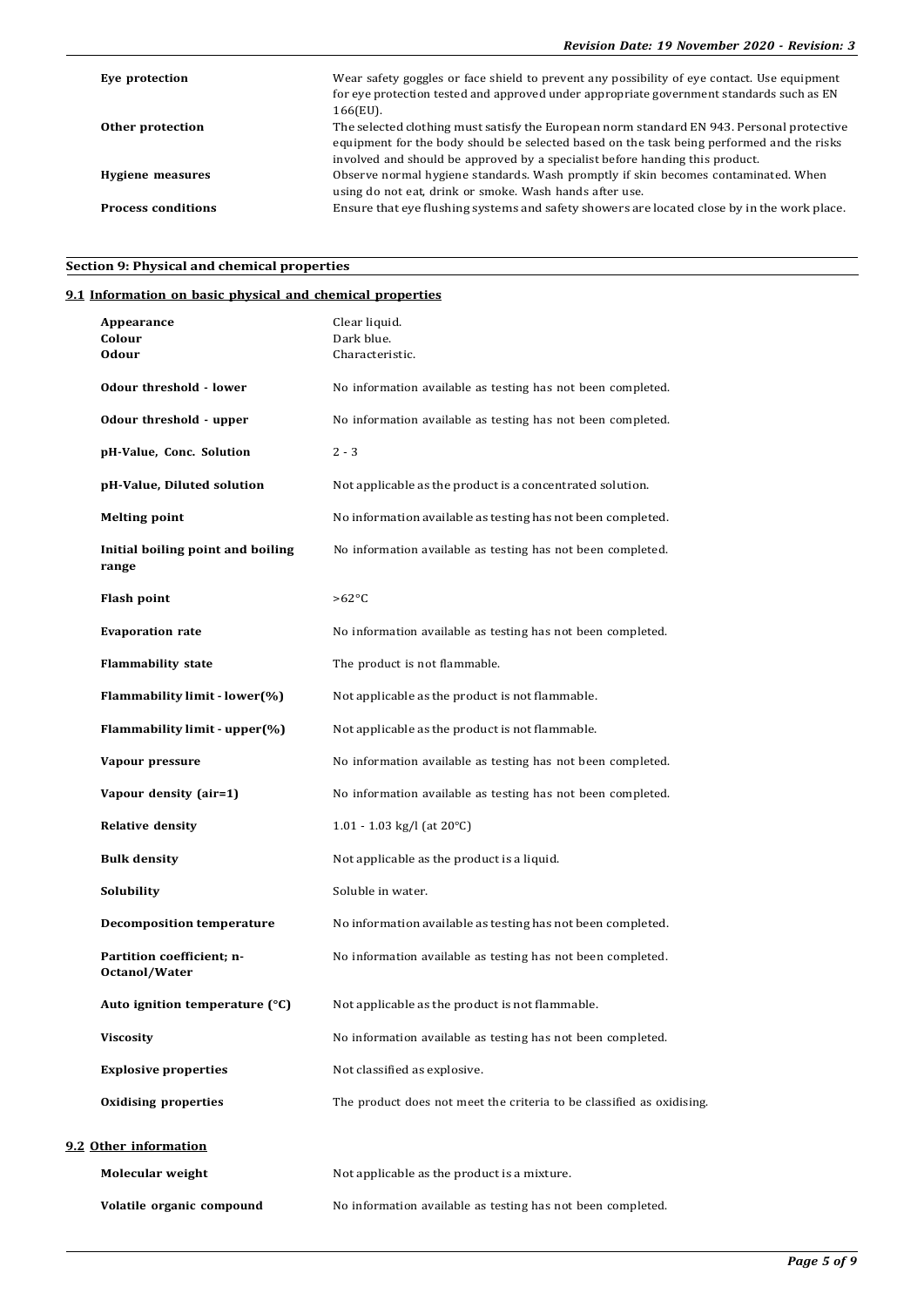```
Other information None noted.
```

| Section 10: Stability and reactivity                                                        |                                                                                                                                        |  |  |  |
|---------------------------------------------------------------------------------------------|----------------------------------------------------------------------------------------------------------------------------------------|--|--|--|
| 10.1 Reactivity                                                                             |                                                                                                                                        |  |  |  |
| Reactivity                                                                                  | Reaction with: Strong oxidising agents. Reaction with strong bases.                                                                    |  |  |  |
| 10.2 Chemical stability                                                                     |                                                                                                                                        |  |  |  |
| <b>Stability</b>                                                                            | Stable under normal temperature conditions and recommended use.                                                                        |  |  |  |
| 10.3 Possibility of hazardous reactions                                                     |                                                                                                                                        |  |  |  |
| <b>Hazardous reactions</b><br>Hazardous polymerisation<br><b>Polymerisation description</b> | Avoid strong oxidizers. Reacts with alkali and bases.<br>Will not polymerise.<br>Not applicable.                                       |  |  |  |
| 10.4 Conditions to Avoid                                                                    |                                                                                                                                        |  |  |  |
| <b>Conditions to avoid</b>                                                                  | Heat, sparks, open flames, temperature extremes and direct sunlight.                                                                   |  |  |  |
| 10.5 Incompatible materials                                                                 |                                                                                                                                        |  |  |  |
| <b>Materials to avoid</b>                                                                   | Do not mix with other chemicals unless listed on directions. Avoid contact with oxidising<br>agents, strong alkalis, and strong acids. |  |  |  |
| 10.6 Hazardous decomposition products                                                       |                                                                                                                                        |  |  |  |
| Hazardous decomposition products                                                            | Thermal decomposition or combustion may liberate carbon oxides and other toxic gases or<br>vapours.                                    |  |  |  |
| <b>Section 11: Toxicological information</b>                                                |                                                                                                                                        |  |  |  |
| 11.1 Information on toxicological effects                                                   |                                                                                                                                        |  |  |  |
| <b>Toxicological information</b>                                                            | No toxicological information for the overall finished product.                                                                         |  |  |  |
| <b>Acute toxicity (Oral LD50)</b><br><b>Acute toxicity (Dermal LD50)</b>                    | No information available as testing has not been completed.<br>No information available as testing has not been completed.             |  |  |  |

| Acute toxicity (Definal LD50)           | No information available as testing has not been completed. |
|-----------------------------------------|-------------------------------------------------------------|
| <b>Acute toxicity (Inhalation LD50)</b> | No information available as testing has not been completed. |

| Serious eye damage/irritation                          | Causes severe eye damage.                                                                                               |
|--------------------------------------------------------|-------------------------------------------------------------------------------------------------------------------------|
| Skin corrosion/irritation                              | The product is classified as a skin corrosion/irritation hazard.                                                        |
| <b>Respiratory sensitisation</b><br>Skin sensitisation | The product is not classified as a respiratory hazard.<br>The product is not classified as a skin sensitisation hazard. |
|                                                        |                                                                                                                         |
| Germ cell mutagenicity                                 | The product is not classified as a mutagen.                                                                             |
| Carcinogenicity                                        | The product is not classified as a carcinogen hazard.                                                                   |
| Specific target organ toxicity - Single exposure:      |                                                                                                                         |
| <b>STOT</b> - Single exposure                          | The product is not classified as a single exposure specific target organ toxin.                                         |
| Specific target organ toxicity - Repeated exposure:    |                                                                                                                         |
| <b>STOT - Repeated exposure</b>                        | The product is not classified as a repeat exposure specific target organ toxin.                                         |
| <b>Inhalation</b>                                      | Inhalation of mist or vapor may cause respiratory tract irritation.                                                     |
| Ingestion                                              | Swallowing may result in irritation or burns of the mouth and throat.                                                   |
| Skin contact                                           | Corrosive! Can cause redness, pain, and severe skin burns.                                                              |
| Eve contact                                            | Causes severe eye damage.                                                                                               |
| Waste management                                       | When handling waste, consideration should be made to the safety precautions applying to                                 |
|                                                        | handling of the product.                                                                                                |
| <b>Routes of entry</b>                                 | Eyes, skin, ingestion or inhalation.                                                                                    |
| Target organs                                          | Eyes, skin, digestive system, respiratory system.                                                                       |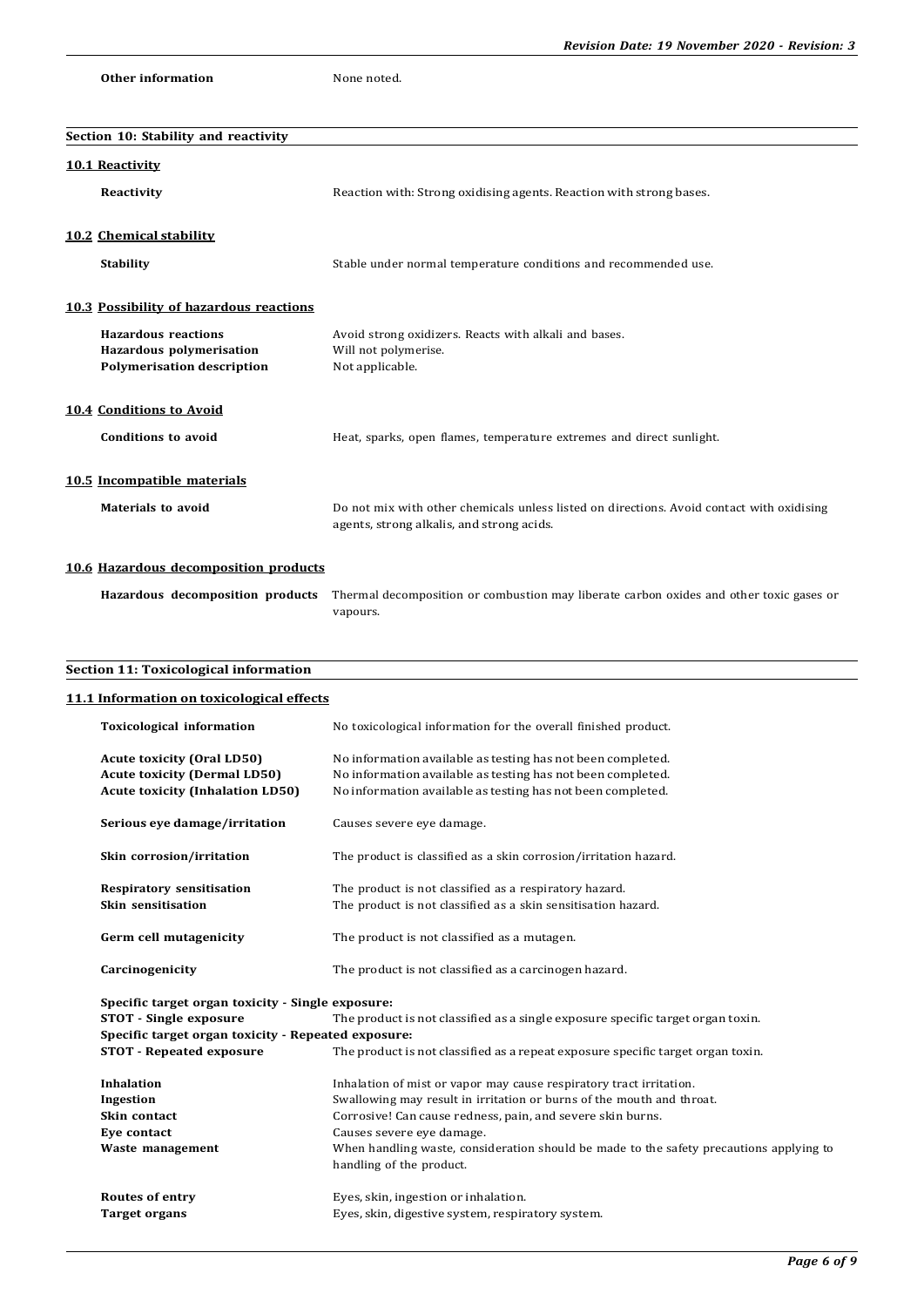**Aspiration hazards:** The product is not classified as an aspiration hazard. **Reproductive toxicity:** The product is not classified as a reproductive hazard.

| <b>Name</b>                                                   | LD50 oral                               | LD50 dermal              | LD50 inhalation                  |
|---------------------------------------------------------------|-----------------------------------------|--------------------------|----------------------------------|
| Benzyl-C12-14-alkyldimethylammonium chlorides 397.50mg/kg Rat |                                         | 3412.00mg/kg Rabbit      |                                  |
| citric acid                                                   | 5400.00 mg/kg Mouse  >2000.00 mg/kg Rat |                          |                                  |
| propan-2-ol                                                   | 5045.00mg/kg Rat                        |                          |                                  |
| CENTRADET N237/9                                              | $>$ 300.00mg/kg Rat                     | $>$ 2000.00 mg/kg Rabbit |                                  |
| toluene                                                       | 5580.00mg/kg Rat                        |                          | >20.00mg/l (vapours) Rat 4 Hours |

## **Section 12: Ecological information**

## **12.1 Toxicity**

| <b>Acute toxicity - Fish</b><br><b>Acute toxicity - Aquatic plants</b><br><b>Acute toxicity - Microorganisms</b><br><b>Chronic toxicity - Fish</b><br><b>Chronic toxicity - Aquatic</b><br>invertebrates<br><b>Chronic toxicity - Aquatic plants</b> | No information available as testing has not been completed.<br>Acute toxicity - Aquatic invertebrates No information available as testing has not been completed.<br>No information available as testing has not been completed.<br>No information available as testing has not been completed.<br>No information available as testing has not been completed.<br>No information available as testing has not been completed.<br>No information available as testing has not been completed. |  |
|------------------------------------------------------------------------------------------------------------------------------------------------------------------------------------------------------------------------------------------------------|----------------------------------------------------------------------------------------------------------------------------------------------------------------------------------------------------------------------------------------------------------------------------------------------------------------------------------------------------------------------------------------------------------------------------------------------------------------------------------------------|--|
| <b>Chronic toxicity - Microorganisms</b><br>Ecotoxicity<br>Eco toxilogical information                                                                                                                                                               | No information available as testing has not been completed.<br>The product contains a substance which is harmful to aquatic life with long lasting effects.<br>The product contains a substance which is harmful to aquatic organisms. The product may<br>affect the acidity (pH-factor) in water with risk of harmful effects to aquatic organisms.                                                                                                                                         |  |
| 12.2 Persistence and degradability                                                                                                                                                                                                                   |                                                                                                                                                                                                                                                                                                                                                                                                                                                                                              |  |
| <b>Degradability</b><br><b>Biological oxygen demand</b><br>Chemical oxygen demand                                                                                                                                                                    | The degradability of the product has not been stated.<br>No information available as testing has not been completed.<br>No information available.                                                                                                                                                                                                                                                                                                                                            |  |
| 12.3 Bioaccumulative potential                                                                                                                                                                                                                       |                                                                                                                                                                                                                                                                                                                                                                                                                                                                                              |  |
| <b>Bioaccumulative potential</b><br><b>Bioaccumulation factor</b><br>Partition coefficient; n-<br>Octanol/Water                                                                                                                                      | No data available on bioaccumulation.<br>No information available as testing has not been completed.<br>No information available as testing has not been completed.                                                                                                                                                                                                                                                                                                                          |  |
| 12.4 Mobility in soil                                                                                                                                                                                                                                |                                                                                                                                                                                                                                                                                                                                                                                                                                                                                              |  |
| <b>Mobility</b>                                                                                                                                                                                                                                      | Soluble in water.                                                                                                                                                                                                                                                                                                                                                                                                                                                                            |  |
| 12.5 Results of PBT and vPvB assessment                                                                                                                                                                                                              |                                                                                                                                                                                                                                                                                                                                                                                                                                                                                              |  |

**Results of PBT and vPvB assessment** The product does not contain any PBT or vPvB Substances.

## **12.6 Other adverse effects**

**Other adverse effects** None known.

| <b>Name</b>      | <b>Acute toxicity (Fish)</b>             | Acute toxicity (Aquatic invertebrates) plants) | <b>Acute toxicity (Aquatic</b> |
|------------------|------------------------------------------|------------------------------------------------|--------------------------------|
| citric acid      | LC50 48 Hours 440.00mg/l Freshwater Fish |                                                |                                |
| CENTRADET N237/9 |                                          | EC50 48 Hours 1.00mg/l Daphnia magna           |                                |
| toluene          | LC50 5.50ppm Freshwater Fish             |                                                |                                |

## **Section 13: Disposal considerations**

**Waste management** When handling waste, consideration should be made to the safety precautions applying to handling of the product.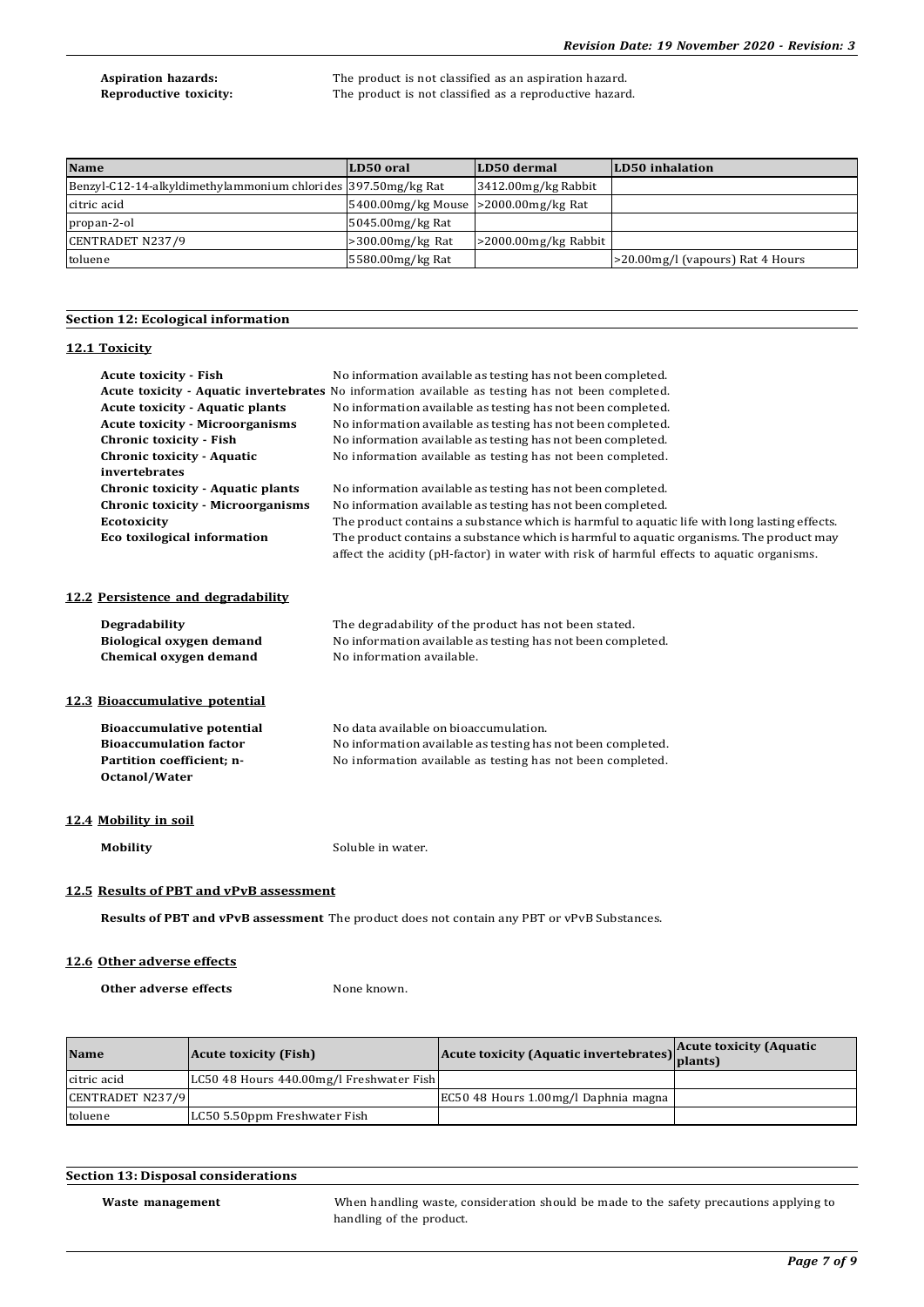# **13.1 Waste treatment methods**

**Disposal methods** Dispose of waste and residues in accordance with local authority requirements.

| Section 14: Transport information                                                                |                                                                                                                                                                                                                                 |
|--------------------------------------------------------------------------------------------------|---------------------------------------------------------------------------------------------------------------------------------------------------------------------------------------------------------------------------------|
| 14.1 UN number                                                                                   |                                                                                                                                                                                                                                 |
| UN no. (ADR)<br>UN no. (IMDG)<br>UN no. (IATA)                                                   | UN1760<br>UN1760<br>UN1760                                                                                                                                                                                                      |
| 14.2 UN proper shipping name                                                                     |                                                                                                                                                                                                                                 |
| ADR proper shipping name<br><b>IMDG</b> proper shipping name<br>IATA proper shipping name        | CORROSIVE LIQUID, N.O.S. (Benzyl-C12-14-alkyldimethylammonium chlorides)<br>CORROSIVE LIQUID, N.O.S. (Benzyl-C12-14-alkyldimethylammonium chlorides)<br>CORROSIVE LIQUID N.O.S. (Benzyl-C12-14-alkyldimethylammonium chlorides) |
| 14.3 Transport hazard class(es)                                                                  |                                                                                                                                                                                                                                 |
| <b>ADR</b> class<br><b>IMDG</b> class<br><b>IATA</b> class                                       | 8<br>8<br>8                                                                                                                                                                                                                     |
| <b>Transport labels</b>                                                                          |                                                                                                                                                                                                                                 |
| 14.4 Packing group                                                                               |                                                                                                                                                                                                                                 |
| ADR/RID/ADN packing group<br><b>IMDG</b> packing group<br><b>IATA</b> packing group              | III<br>III<br>III                                                                                                                                                                                                               |
| 14.5 Environmental hazards                                                                       |                                                                                                                                                                                                                                 |
| <b>ADR</b><br><b>IMDG</b><br><b>IATA</b>                                                         | No<br>No<br>No                                                                                                                                                                                                                  |
| 14.6 Special precautions for user                                                                |                                                                                                                                                                                                                                 |
| <b>EMS</b><br><b>Emergency action code</b><br>Hazard no. (ADR)<br><b>Tunnel restriction code</b> | $F-A, S-B$<br>A3 A803<br>80<br>(E)                                                                                                                                                                                              |

# **14.7 Transport in bulk according to annex II of MARPOL73/78 and the IBC code**

Not applicable.

## **Section 15: Regulatory information**

# **15.1 Safety, health and environmental regulations/Legislation specific for the substance or mixture**

| <b>EU</b> legislation     | Regulation (EC) No 1272/2008 of the European Parliament and of the Council of 16<br>December 2008 on classification, labelling and packaging of substances and mixtures,<br>amending and repealing Directives 67/548/EEC and 1999/45/EC, and amending Regulation<br>(EC) No 1907/2006 with amendments. Commission Regulation (EU) 2019/1691 of 9 October<br>2019 amending Annex V to Regulation (EC) No 1907/2006 of the European Parliament and of<br>the Council concerning the Registration, Evaluation, Authorisation and Restriction of<br>Chemicals (REACH) |
|---------------------------|-------------------------------------------------------------------------------------------------------------------------------------------------------------------------------------------------------------------------------------------------------------------------------------------------------------------------------------------------------------------------------------------------------------------------------------------------------------------------------------------------------------------------------------------------------------------|
| Approved code of practice | Workplace Exposure Limits Guidance Note EH40/2005.                                                                                                                                                                                                                                                                                                                                                                                                                                                                                                                |
|                           | 2020 Code of Practice for the Safety, Health and Welfare at Work (Chemical Agents)<br>Regulations (2001-2015) and the Safety, Health and Welfare at Work (Carcinogens)<br>Regulations (2001-2019)                                                                                                                                                                                                                                                                                                                                                                 |